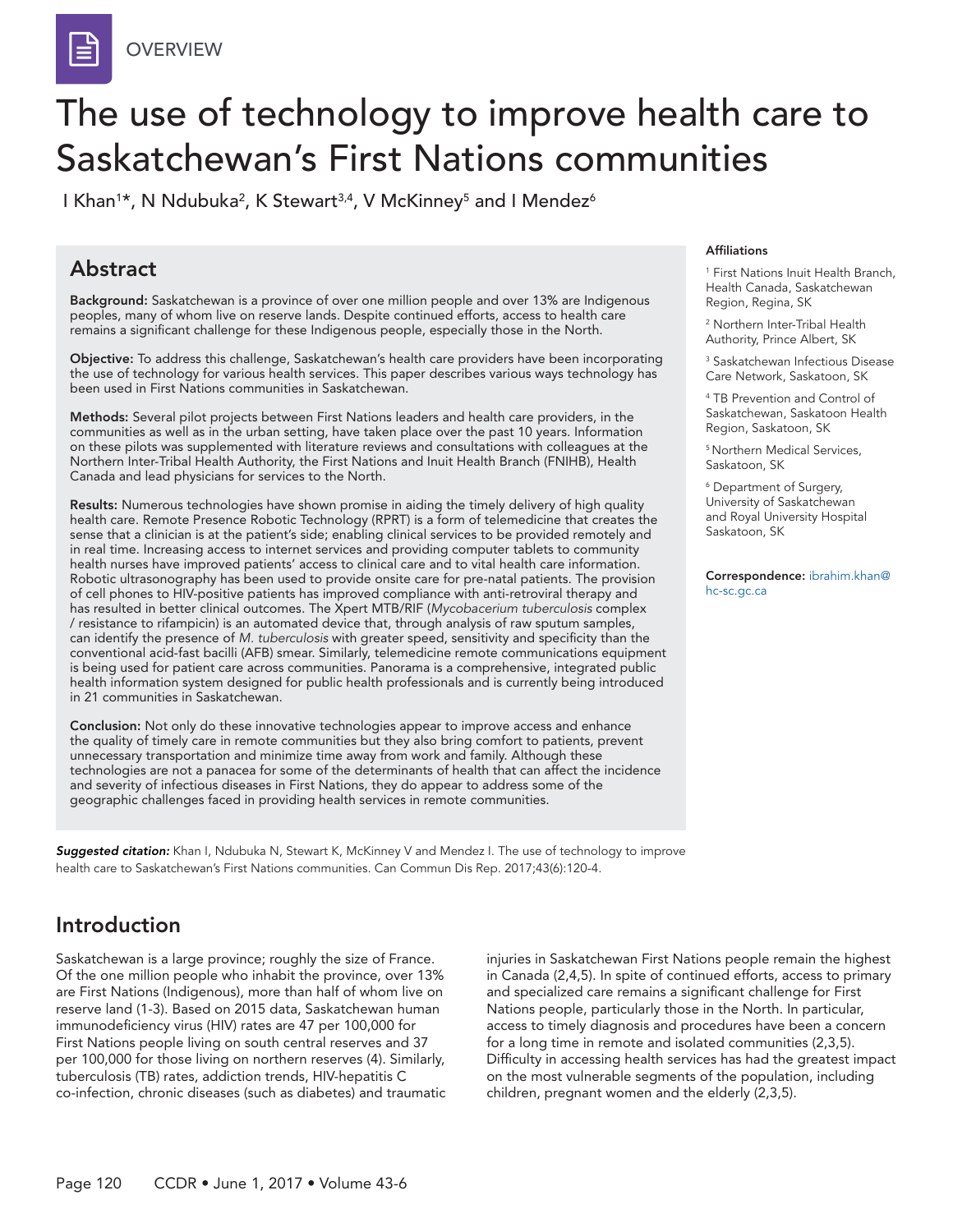

Health Canada, Northern First Nations, local physicians and health authorities across the province have been exploring innovative ways to deliver health care services in the remote northern areas (5,6,9). This effort has led to innovative thinking and use of various technologies, including digital and portable diagnostic devices, in the provision of health services in these communities (4-6). The objective of this overview is to describe how technology has been applied to health services in the Northern First Nations communities in Saskatchewan.

## Methods

Over the past 10 years, several successful pilot projects in northern communities in Saskatchewan have set the stage for transforming the provision of health services (5-7,11). These pilots included partnering with the First Nations leaders and health care providers, in the communities as well as in the urban setting, to make linkages between on- and off-reserve services possible (6). All authors are involved in a number of these initiatives. Information on these pilot projects was supplemented with literature review and consultations with colleagues at the Northern Inter-Tribal Health Authority, First Nations and Inuit Health Branch (FNIHB), Health Canada and lead physicians for services to the northern communities (5,6,9,11-13,15).

The World Health Organization has defined health technologies as the "application of organized knowledge and skills in the form of devices, medicine, vaccines, procedures and systems developed to solve a health problem and improve quality of lives" (8). Technology has been used in northern Saskatchewan to increase patient access to health care services, increase health professionals access to online resources, assess the potential for long distance diagnostic interventions and improve the care of specific conditions in remote First Nations communities (5,6). For the purpose of this overview, we focused largely on digital technologies and remote and portable diagnostic devices.

### Results

#### Increased patient access to health services

One technology that has been used to increase patient access to care is Remote Presence Robotic Technology that consists of maneuverable robots ("Rosie") and portable devices ("Doc-in-the-box") that enable face-to-face encounters between patients and health care providers despite long distances. The technology, developed in California, uses a regular Wi-Fi phone signal to establish a two-way video link (5,6,9,11-13,15).

#### Increased health professional access to online resources

The eHealth program of FNIHB (Saskatchewan region) has been supporting the First Nations on reserve communities, and other agencies across the province, to improve connectivity to network services. The majority of the First Nations on reserve communities in Saskatchewan now have access to

internet services. A group of community health nurses across Saskatchewan were provided computer tablets to enhance their ability to access online clinical, public health nursing and education tools for patients for whom they provide outreach care. Preliminary results indicate that this pilot project has enabled nurses to have quick access to various resources while using these tablets during provision of mobile/outreach care in the communities (5,7,11).

#### Assessing the potential for long distance diagnostic technology

There is a significant gap in access to diagnostic services, especially ultrasonography, in First Nations communities. Remoteness and long travel times pose significant challenges in this regard. A pilot study conducted by Dr. Mendez in 2014 used Remote Presence Robotic Technology to assess and treat acutely ill children in Pelican Narrows in central Saskatchewan (6,15). The results demonstrated that the technique was safe, clinically efficacious and cost-effective, with 63% of the acutely ill children treated in their own community. Over the past 10 years, Mendez has been a champion of the use of this remote technique and has run several successful pilots, both in northern communities of Saskatchewan and around the world (5,6,9,11,13). The use of remote-presence robotics and other technologies has set the stage for transforming the provision of health services. There are now 11 medical robots and portable devices in clinical practice in Saskatchewan; more than anywhere else in Canada (9).

Infectious disease doctors in Saskatchewan are also using portable fibroscans for liver clinics on reserves (7). Mendez and many other health care providers have been partnering with First Nations leaders and health care providers, in the communities as well as in urban areas, to fill in the gaps and to link the on- and off-reserve services for First Nations patients (5,6,9,11,12).

The rate of new TB cases has been very high in the northern communities (2,7). In addition to the routine TB screening, a new diagnostic technology, called Xpert-MTBC/RIF (*M. tuberculosis*  complex / resistance to rifampin) is being piloted in Northern communities in an effort to offer rapid testing for suspected TB patients (10). If the test is negative, it rules out TB quickly and prevents unnecessary isolation. If the test is positive, it can lead to early diagnosis, rapid initiation of treatment and shorter exposure time of active TB to other community members (17,18).

#### Telehealth

Telehealth is an internet-based videoconferencing technology used by many health care providers to assess patients and to provide educational sessions and training, as well as for other purposes in various health services and programs. Currently, there are 39 First Nations communities across Saskatchewan where telehealth equipment is available for use (7,16). The number of communities with service and the frequency of telehealth utilization are expected to rise in the coming years across Saskatchewan. Table 1 summarizes a range of health care goals, together with the telehealth technologies being applied to meet these goals, their application in health care and their preliminary health outcomes.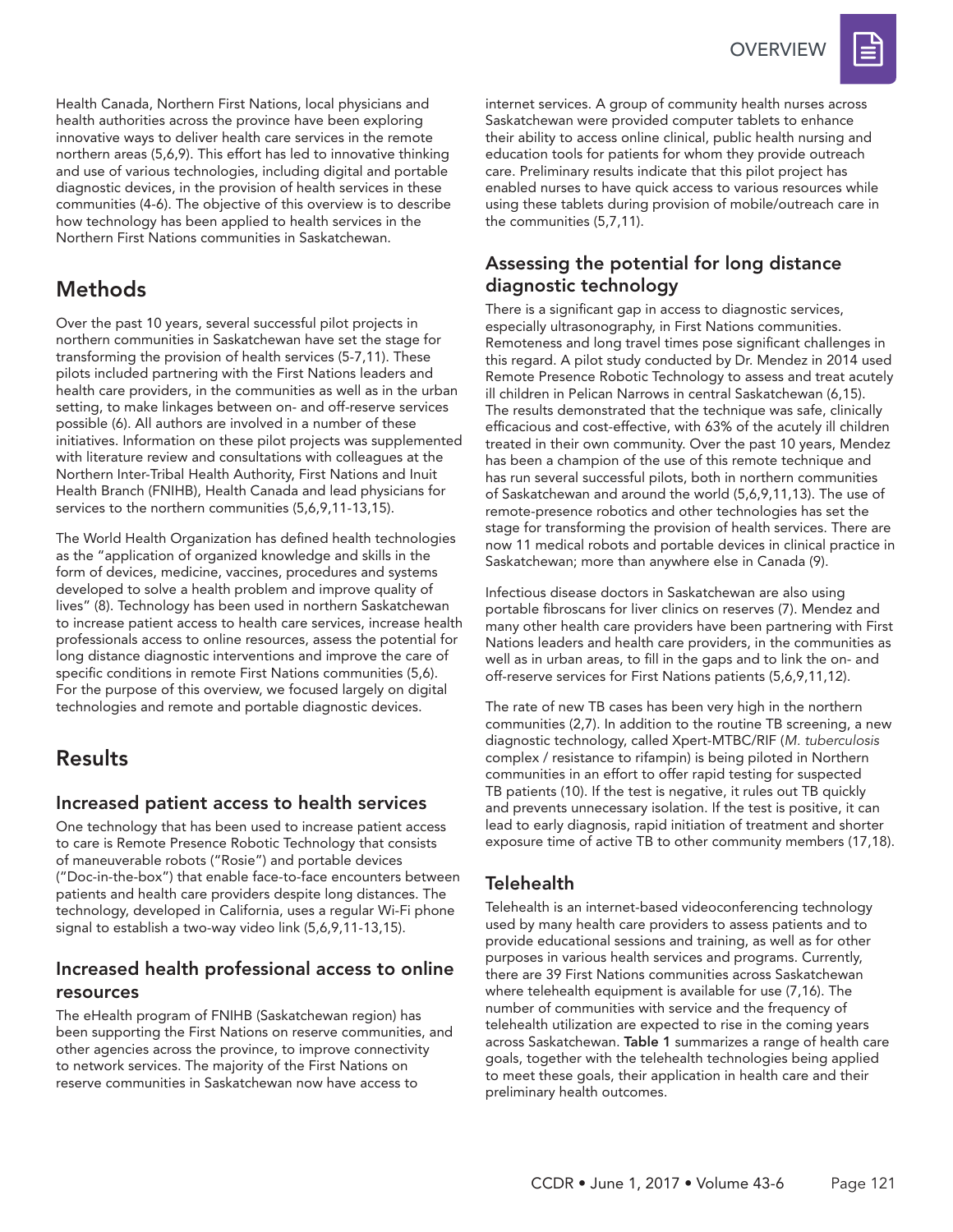

#### **OVERVIEW**

#### Table 1: Technologies used to improve health services for First Nations people in Saskatchewan

| Goal                                                                                                       | Technology                                                                                                                                                                                                                                               | Use in<br>health care                                                                                                                                                                                                       | <b>Example of</b><br>Outcome                                                                                                                                                                                                                                                                                  |
|------------------------------------------------------------------------------------------------------------|----------------------------------------------------------------------------------------------------------------------------------------------------------------------------------------------------------------------------------------------------------|-----------------------------------------------------------------------------------------------------------------------------------------------------------------------------------------------------------------------------|---------------------------------------------------------------------------------------------------------------------------------------------------------------------------------------------------------------------------------------------------------------------------------------------------------------|
| Increase<br>patient<br>access to<br>care                                                                   | <b>Remote Presence</b><br>Robotic Technology<br>creates the sense<br>that a distant<br>clinician is at the<br>side of the patient,<br>while enabling<br>clinical services<br>to be provided<br>remotely in real<br>time. Also called<br>"Doc-in-the-box" | Used by<br>primary care<br>doctors,<br>nurses,<br>therapists<br>and outreach<br>workers,<br>emergency<br>trauma/<br>medicine,<br>mental health,<br>pediatricians,<br>counsellors in<br>public health/<br><b>HIV</b> clinics | Expedited<br>HIV care and<br>triaging for<br>acute conditions,<br>patient safety<br>and comfort,<br>easy and timely<br>access to health<br>services within the<br>community (5,6,9)                                                                                                                           |
| Increase<br>access<br>to online<br>resources<br>for<br>community<br>health<br>nurses/<br>nurse<br>managers | Tablets used<br>during mobile<br>outreach clinics and<br>visitations                                                                                                                                                                                     | Community<br>health<br>nursing,<br>primary care,<br>medical<br>health officer<br>and mobile<br>outreach<br>teams<br>within the<br>communities                                                                               | Easy to carry and<br>timely access to<br>online nursing/<br>clinical/public<br>health and other<br>relevant education<br>resources,<br>improved quality<br>of care and time<br>savings (11)                                                                                                                   |
| Improve<br>the care<br>of specific<br>conditions                                                           | Internet-based<br>videoconferencing-<br>like technology                                                                                                                                                                                                  | Used by many,<br>including<br>health care<br>providers,<br>to assess<br>patients, for<br>educational<br>sessions and<br>trainings and<br>for other<br>purposes in<br>health services<br>and programs                        | Currently used<br>in 39 health<br>centers across<br><b>First Nations</b><br>jurisdictions.<br>Facilitated regular<br>assessment of<br>tuberculosis<br>patients, improved<br>compliance<br>with treatment.<br>increased<br>frequency<br>of follow-up<br>and improved<br>treatment<br>outcomes (7,10,<br>11,16) |
|                                                                                                            | Cell phones for<br>HIV-positive<br>patients                                                                                                                                                                                                              | HIV and TB<br>programs<br>in the<br>communities                                                                                                                                                                             | Improved<br>attendance at<br>clinics, treatment<br>outcomes<br>and case<br>management, and<br>ensured regular<br>communication<br>with the patients<br>regarding follow-<br>up (9,11)                                                                                                                         |

#### Table 1: Technologies used to improve health services for First Nations people in Saskatchewan (continued)

| Goal                                                       | Technology                                                                                                                          | Use in<br>health care                                                                                                                                                                                                       | <b>Example of</b><br>Outcome                                                                                                                                                                                                        |
|------------------------------------------------------------|-------------------------------------------------------------------------------------------------------------------------------------|-----------------------------------------------------------------------------------------------------------------------------------------------------------------------------------------------------------------------------|-------------------------------------------------------------------------------------------------------------------------------------------------------------------------------------------------------------------------------------|
| Improve<br>the care<br>of specific<br>condition<br>(con't) | Panorama is a<br>comprehensive,<br>integrated public<br>health information<br>system designed<br>for public health<br>professionals | In<br>immunization<br>programs, it<br>expedited<br>inventory of<br>vaccines and<br>monitoring<br>in the<br>communities.<br>Operated by<br>community<br>health<br>nurses/nurse<br>managers and<br>medical health<br>officers | The system helps<br>professionals work<br>together more<br>effectively to manage<br>vaccination programs,<br>outbreak investigations<br>and family health in<br>21 communities. More<br>communities to join in<br>the future (7,10) |
| Improve<br>diagnostics                                     | Robotic<br>ultrasonography for<br>pre-natal care                                                                                    | Prenatal care<br>providers                                                                                                                                                                                                  | Improved patient<br>convenience, time,<br>travel and cost, and<br>had less impact on<br>families                                                                                                                                    |
|                                                            | Remote Presence<br>Robotic Technology<br>for point of care<br>diagnosis and<br>treatment                                            | Primary care<br>providers and<br>specialists                                                                                                                                                                                | Improved patient<br>convenience, time,<br>travel and cost savings,<br>and had less impact on<br>families (5,6,9,11-13,15)                                                                                                           |
|                                                            | Portable fibroscan                                                                                                                  | <b>Nurses</b><br>specializing<br>in liver health<br>and doctors<br>specializing<br>in infectious<br>diseases                                                                                                                | Used for assessment<br>and staging of liver<br>fibrosis in patients with<br>hepatitis B and C (7).<br>Assessment provided<br>within the communities                                                                                 |
|                                                            | Xpert MTB/RIF is a<br>new molecular test<br>for tuberculosis and<br>other conditions                                                | Rapid TB<br>diagnostics                                                                                                                                                                                                     | Timely diagnosis of TB<br>and early prevention<br>of possible exposure,<br>recently Installed in<br>northern communities<br>to support TB high<br>incidence strategy<br>(10, 17, 18)                                                |

Abbreviations: HIV, human immunodeficiency virus; MTB/RIF, Mycobacterium tuberculosis/ rifampicin; TB, tuberculosis

## **Discussion**

The success of the use of robotic technology, internet, tablets, cell phones with disease-specific applications, telehealth, remote ultrasound and liver scans, as well as integrated electronic public health information systems and rapid diagnostic testing, have demonstrated that electronic/digital technologies can improve access to health services for remote First Nations communities. The use of technology has improved access of professionals to timely health care information, and has the potential to improve diagnostics capacity in the neediest areas of Saskatchewan. It has already enhanced timely client care and access to a wide variety of medical expertise in remote northern communities. These technologies have also increased the uptake of treatment and preventative measures such as vaccination and increased access to critical services (5,6,9,11,12,15,16). Technology use in health services have also proven to be cost-effective (2,5,6,9,16).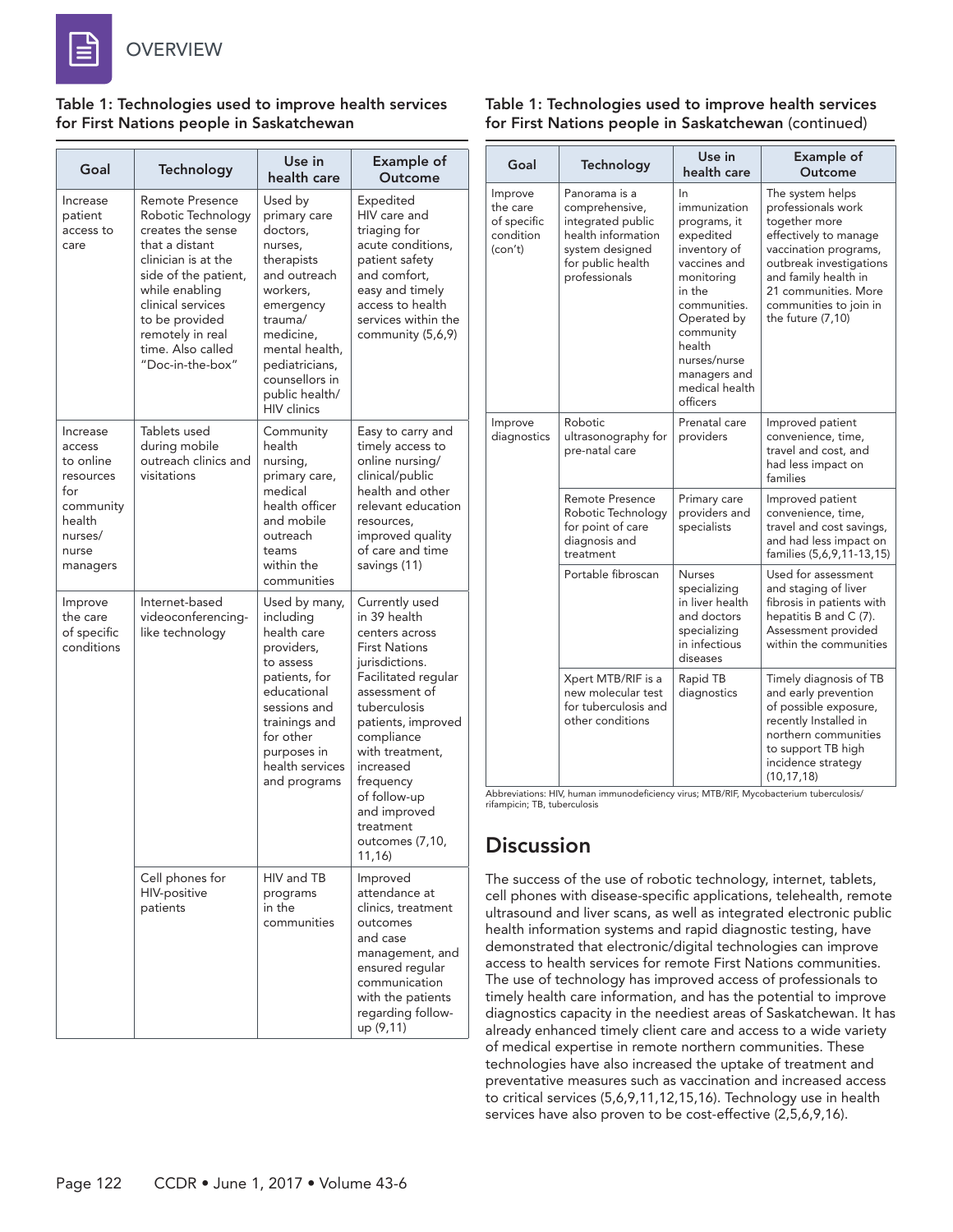The increased use of health care technologies in remote northern communities in Saskatchewan has been positively received by patients. These technologies have resulted in increased patient comfort, as they avoid unnecessary transportation, and mean that people can stay with their families in their communities. In addition, through the use of these technologies, people have been empowered to help take care of their own health.

Although these technologies have helped to fill some of the existing gaps in the primary care to First Nations jurisdictions, there are some limitations that need to be considered: the use of technology can never completely replace the benefits of a direct or in-person encounter between a patient and a health care provider (14); technology can be resource intensive; and it requires training (11,16). To integrate the use of technology requires time and effort, and this integration involves extensive consultations with First Nations communities, local health care providers and First Nations leadership, as well as with representatives from various levels of government (5,6,11,16). Finally, technologies are not a panacea for some of the determinants of health that can affect the incidence and severity of infectious diseases in First Nations communities; however, their use does appear to address some of the geographic challenges that must be faced in providing health services to remote communities.

Because these are only preliminary findings, a formal and systematic evaluation of current practices would be of great value for future expansion of the use of these technologies. It would also be worthwhile to explore how these practices, and the lessons learned from these pilot projects, can be used in other areas to fill the gaps in services and improve health outcomes in the long term.

#### Conclusion

Currently, an increasing numbers of physicians and other health care professionals across Saskatchewan are using innovative technologies to improve access to health services. While gaps still exist, and more research is needed, the use of these technologies appears to be a safe, effective and cost-effective way to improve health care to remote First Nations and other communities.

## Authors' statement

IK - conceptualization, investigation, writing original draft, methodology, software, validation, review and editing; KS, ND, VM - knowledge-sharing, review and editing

#### Conflict of interest

IK, NN, VM and IM have no conflict of interest to declare.

KS is a consultant and adviser to Gilead Sciences, AbbVie, Merck and has received grants from Gilead, AbbVie, Merck, Roche, Vertex Pharmaceuticals and ViiV Healthcare, but has no investments in any companies involved in pharmaceuticals or health care.

## Acknowledgements

Our profound thanks to Drs. Katherine Hennessy and Normen Ducharme at Health Canada for their support, expertise and contributions to this manuscript and for their incredible work in the area. Their ongoing commitment to the health of northern communities is deeply appreciated.

## Funding

None.

## References

- 1. Bureau of Statistics, Government of Saskatchewan. Available from: http://www.stats.gov.sk.ca/.
- 2. Health Canada. First Nations Health Status Report, 2012 [Internet]. Available from: http://publications.gc.ca/ collections/collection\_2015/sc-hc/H34-293-2015-eng.pdf.
- 3. Statistics Canada. Janine C. Health at a Glance, Difficulty accessing health care services in Canada [Internet], Dec 8th 2016. Available from: http://www.statcan.gc.ca/ pub/82-624-x/2016001/article/14683-eng.htm.
- 4. Charlton J. Saskatoon StarPhoenix, Sask First Nations could turn corner on HIV by 2020 [Internet]. Available from: http://thestarphoenix.com/health/sexual-health/sask-firs t-nations-could-turn-corner-on-hiv-by-2020.
- 5. Dr. Mendez. CTV News Saskatchewan interview. 'Doctor in a box' soon to be used in clinical trails; November 23, 2013. Available from: http://saskatoon.ctvnews.ca/doctor-in-a-bo x-soon-to-be-used-in-clinical-trials-1.1557674.
- 6. Government of Saskatchewan [Internet]. Pioneering Robotics Technology Benefits Patients in the North, Sept 2016. Available from: https://www.saskatchewan.ca/government/ news-and-media/2016/september/27/robot.
- 7. Khan I, First Nations Inuit Health-Health Branch, Health Canada eHealth program communication 2017, Saskatchewan Region.
- 8. World Health Organization. Health Technology Assessment [Internet]. Available from: http://www.who.int/medical\_ devices/assessment/en/.
- 9. Ellen B. Five ways robots are delivering health care in Saskatchewan [Internet]. CBC News Saskatchewan, Feb 2015. Available from: http://www.cbc.ca/news/canada/saskat chewan/5-ways-robots-are-delivering-health-care-in-saskatch ewan-1.2966190.
- 10. Khan I, Ndubuka N. 2017 TB program communication. Health Canada. 2017.
- 11. Mendez I, Van den Hof M. Mobile remote-presence devices for point-of-care health care delivery. CMAJ. 2013;185(17):1512-6. DOI: http://dx.doi.org/10.1503/ cmaj.120223. PubMed (https://www.ncbi.nlm.nih.gov/ pubmed/23775612?dopt=Abstract).
- 12. Mendez I, Jong M, Keays-White D, Turner G. The use of remote presence for health care delivery in a northern